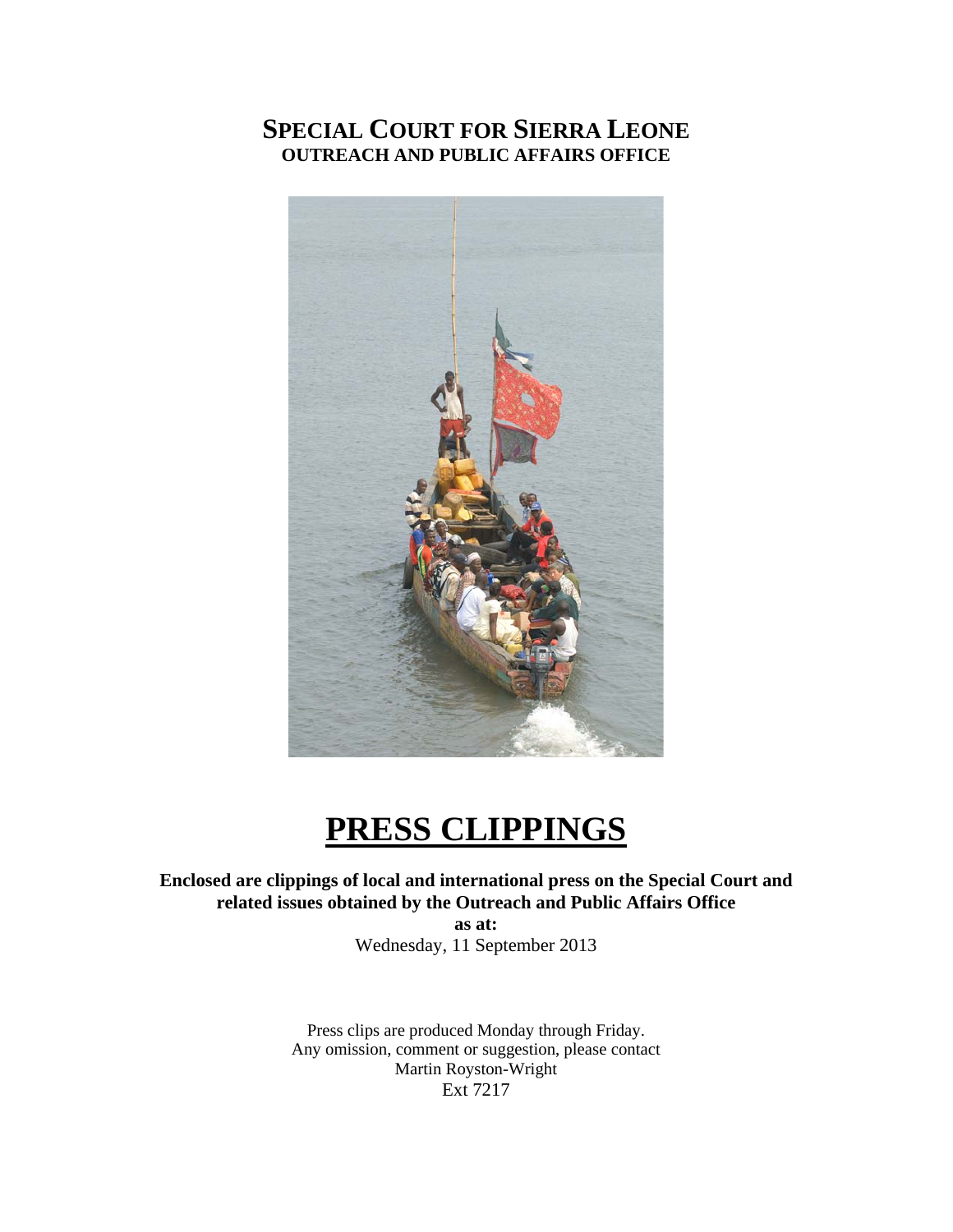| <b>Local News</b>                                                                 |             |
|-----------------------------------------------------------------------------------|-------------|
|                                                                                   |             |
| Charles Taylor's Appeals Judgement Ready September 26 / Independent Observer      | Page 3      |
|                                                                                   |             |
| Taylor's Appeals Judgment Ready Sept. 26 / Sierra Express Media                   | Page 4      |
| Fugitive Senegalese Implicates Sierra Leone Government / Politico Online          | Pages 5-8   |
|                                                                                   |             |
| <b>International News</b>                                                         |             |
|                                                                                   |             |
| Kenyan Vice-President William Ruto Victim of 'Conspiracy of Lies' / The Telegraph | Pages 9-10  |
|                                                                                   |             |
| Kenya: Biographies of the Judges / International Criminal Court                   | Pages 11-12 |
|                                                                                   |             |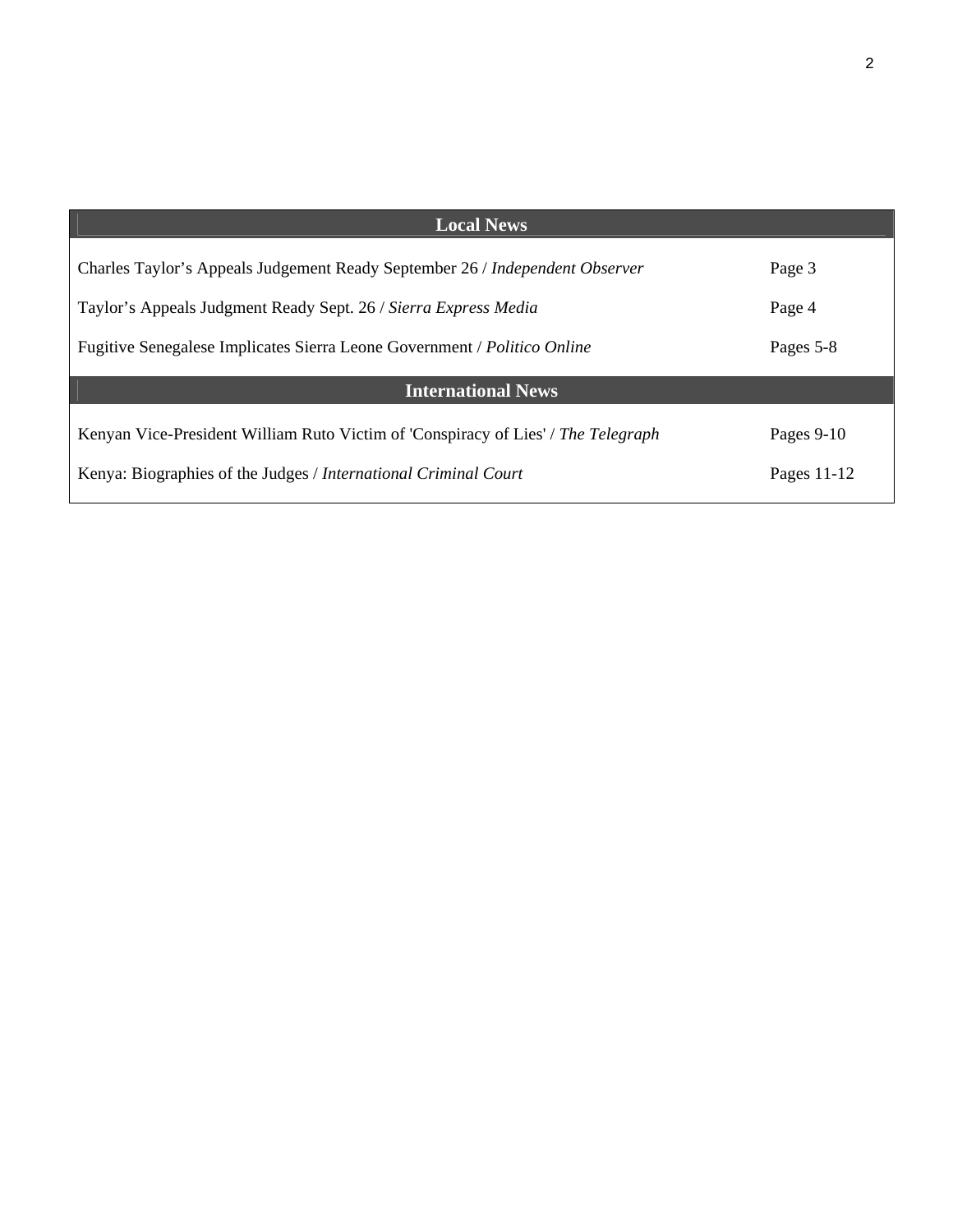# **HARLES TAYLOR'S PEALS JUDGEN** DY SEPT **TEMBER 26**

Freetown, Sept. (SLENA)- A recent press release issued out by the Special Court for Sierra Leone (SCSL) Outreach and Public Affairs office in Freetown has disclosed that judges of the Special Court's Appeals Chamber will deliver their appeal judgment in the trial of former Liberian President, Charles Taylor on Thursday 26th September in the Hague.

Sierra Leoneans would recall that on 26th April 2012, the Judges of Trial Chamber Two (2) found Mr. Taylor guilty on all counts of 11-count indictment. The Judges declared unanimously that he had participated in the planning of crimes, and of aiding and abetting crimes committed by rebel forces in Sierra Leone.

On 30th May 2012, the Trial Chamber sentenced him to a term of 50 years imprisonment.

The press statement also disclosed that the Defence appealed against the judgement and sentence on 42 grounds, arguing that the Trial Chamber had made systematic errors in the evaluation of evidence and in the application of law sufficiently serious to "reverse all findings of guilt entered against him" and to vacate the judgement.

The Defence also argued that the 50 year sentence was "manifestly unreasonable".

The Release further stated that the Prosecution had also appealed on (4) grounds, arguing that Mr. Taylor should have been found individually criminally responsible for ordering and instigating crimes committed by rebels in Sierra Leone. The Prosecution also asked the Appeals Chamber to reverse the Trial Chamber's finding that crimes committed in certain areas of the Five Districts fell outside the scope of the indictment, and argued that the 50 year sentence was not "reflective of the inherent gravity of the totality of his criminal conduct and overall culpability" and should be increased to 80 years.

Charles Taylor was tried on an 11 count indictment, alleging (as violations of Article Three (3) common to The Geneva Conventions and of additional Protocol Two (2) acts of terrorism, murder, outrages upon personal dignity, cruel treatment and pillage (as crime against humanity) murder, rape, sexual slavery, other inhumane acts and enslavement, (as other serious violation of international humanitarian law) the conscription, enlistment or use of child soldiers. **BP/SLENA**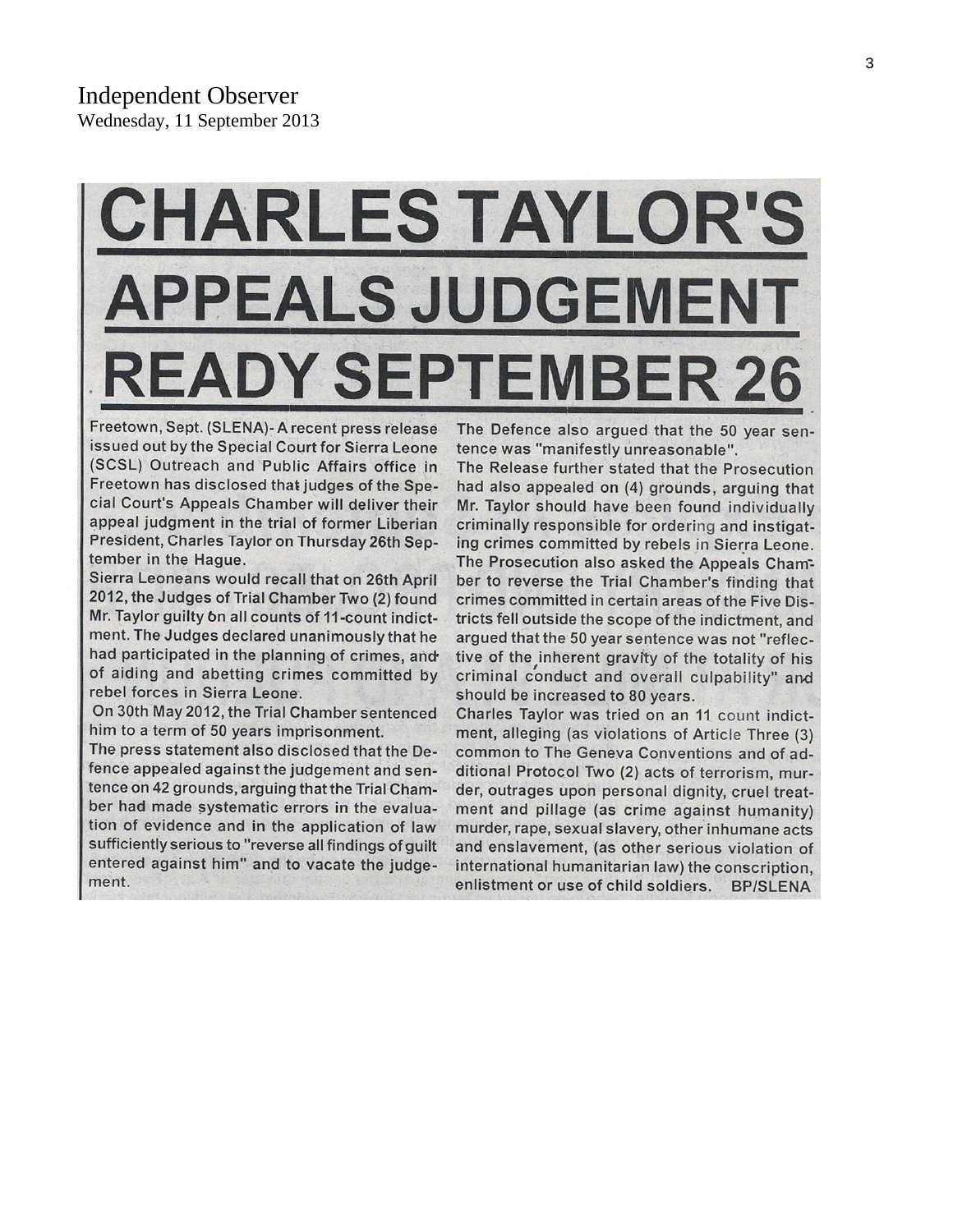# Sierra Express Media

Tuesday, 10 September 2013

## **Taylor's appeals judgment ready Sept. 26**

### By: [SEM Contributor](http://www.sierraexpressmedia.com/archives/author/sem-contributor)

A recent press release issued out by the Special Court for Sierra Leone (SCSL) Outreach and Public Affairs office in Freetown has disclosed that judges of the Special Court's Appeals Chamber will deliver their appeal judgment in the trial of former Liberian President, Charles Taylor on Thursday  $26<sup>th</sup>$ September in the Hague.



Sierra Leoneans would recall that on  $26<sup>th</sup>$  April 2012, the Judges of Trial Chamber Two (2) found Mr. Taylor guilty on all counts of 11-count indictment. The Judges declared unanimously that he had participated in the planning of crimes, and of aiding and abetting crimes committed by rebel forces in Sierra Leone.

On 30<sup>th</sup> May 2012, the Trial Chamber sentenced him to a term of 50 years imprisonment.

The press statement also disclosed that the Defence appealed against the judgement and

sentence on 42 grounds, arguing that the Trial Chamber had made systematic errors in the evaluation of evidence and in the application of law sufficiently serious to "reverse all findings of guilt entered against him" and to vacate the judgement.

The Defence also argued that the 50 year sentence was "manifestly unreasonable".

The Release further stated that the Prosecution had also appealed on (4) grounds, arguing that Mr. Taylor should have been found individually criminally responsible for ordering and instigating crimes committed by rebels in Sierra Leone.

The Prosecution also asked the Appeals Chamber to reverse the Trial Chamber's finding that crimes committed in certain areas of the Five Districts fell outside the scope of the indictment, and argued that the 50 year sentence was not "reflective of the inherent gravity of the totality of his criminal conduct and overall culpability" and should be increased to 80 years.

Charles Taylor was tried on an 11 count indictment, alleging (as violations of Article Three (3) common to The Geneva Conventions and of additional Protocol Two (2) acts of terrorism, murder, outrages upon personal dignity, cruel treatment and pillage (as crime against humanity) murder, rape, sexual slavery, other inhumane acts and enslavement, (as other serious violation of international humanitarian law) the conscription, enlistment or use of child soldiers.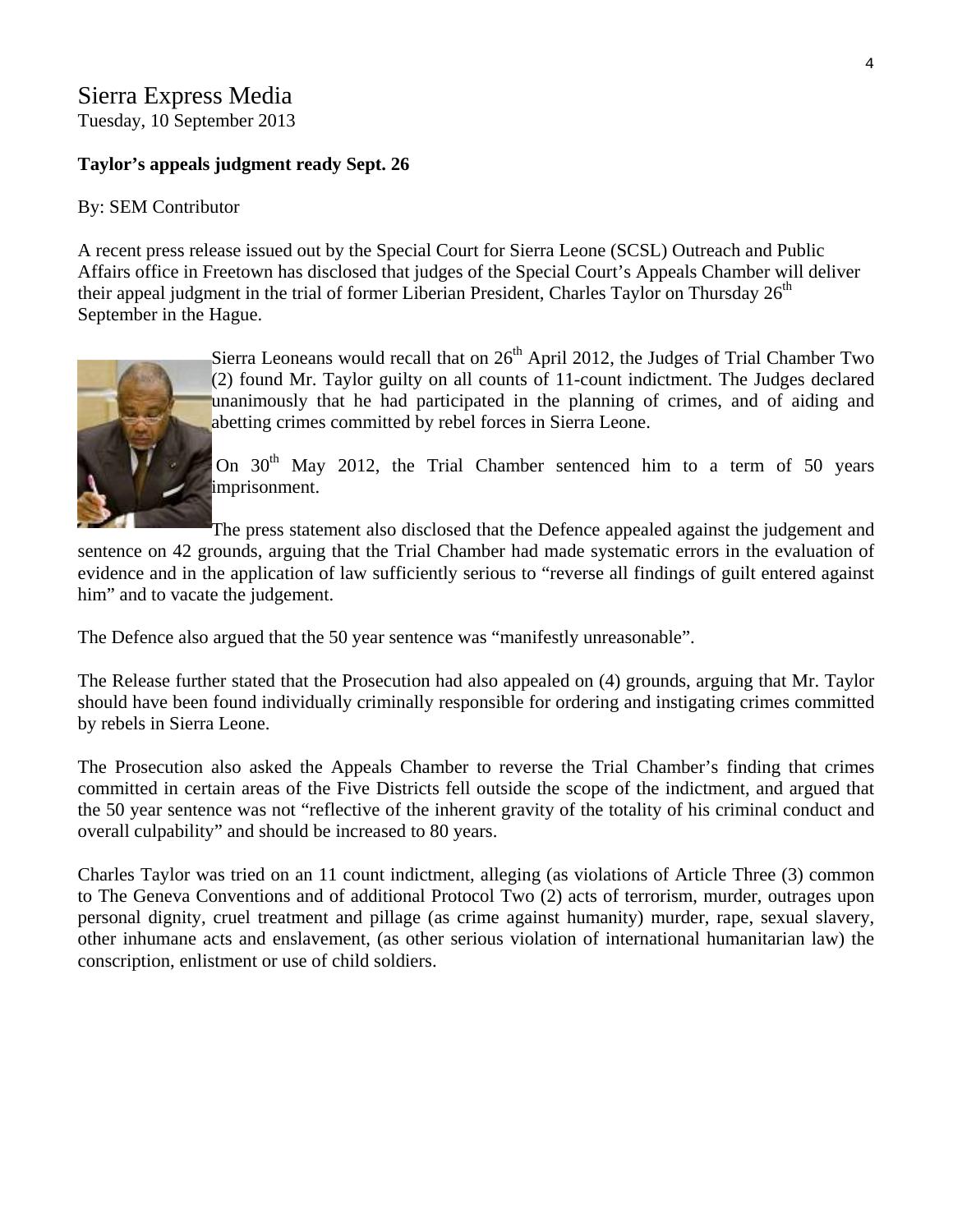# Politico Online

Wednesday, 11 September 2013

#### **Fugitive Senegalese implicates Sierra Leone government**



*Ibrahim Baldeh* 

The fugitive Senegalese arms dealer on a UN travel ban for h is alleged arms trafficking in Sierra Leone in the war years has contradicted government account about his being in the country.

In an interview with Africa Confidential, Ibrahim Bah aka Ibrahim Baldeh denied government account that they were not

aware of his being in the country.

Baldeh who was secretly and dramatically flown out of the country on a presidential order despite local and international cries for his trial here, reportedly produced a letter from a senior All People's Congress (APC) official inviting him into the country in late 2007.

He also showed documents indicating he had been working closely with the government of President Ernest Bai Koroma, introduced foreign business executives to ministers, been active as a businessman in his own right and travelled all over the region unhindered.

#### *See full report below as published in Africa Confidential*

#### **Bah reveals official links**

 Breaking his silence, Ibrahim Bah denies he has blood on his hands and claims to have set up many ventures and worked closely with ministers.

In an attempt to clear his name, former warlord Ibrahim Bah has been talking to Africa Confidential by telephone from a secret location. He has contradicted the government's claim that it was not aware of his presence in Sierra Leone by producing a letter from a senior All People's Congress (APC) official inviting him into the country in late 2007. Moreover, he has produced other documents that indicate that he has been working closely with the government of President Ernest Bai Koroma, has introduced foreign business executives to ministers, been active as a businessman in his own right and travelled all over the region unhindered.Bah, who is also known as Ibrahima Balde, Ibrahima Bah and General Abraham, was deported from Sierra Leone on 27 July after AC revealed his presence in Freetown in defiance of a United Nations travel ban. President Koroma ordered his expulsion to prevent him from appearing in court to answer charges of assaulting and kidnapping one Tamba Emmanuel in 2000, at the height of the devastating civil war, say sources associated with the case (AC Vol 54 No 15). If the documents Bah has produced are authentic, it seems that the government also deported him to avoid its relationship with him from becoming known.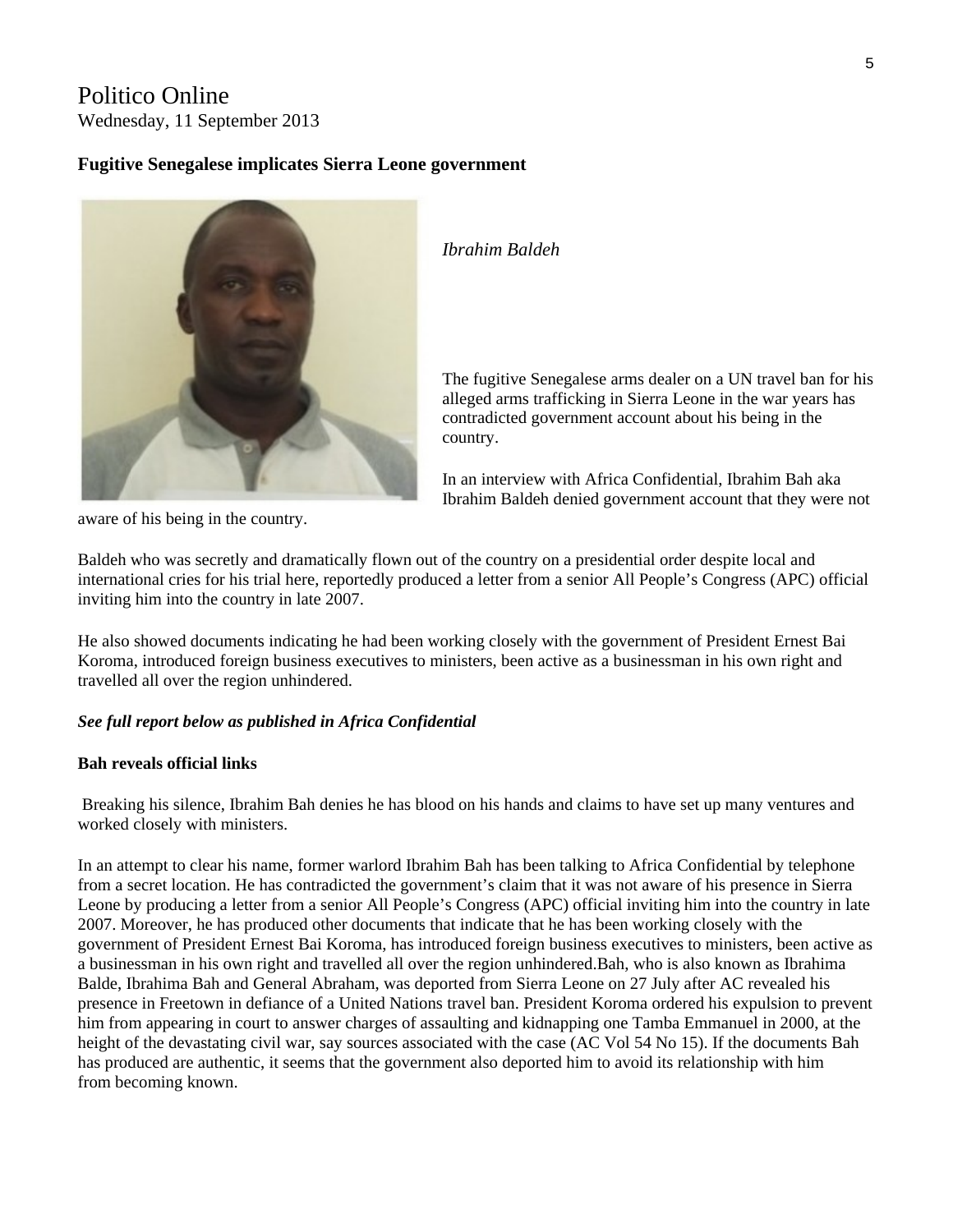#### **UN BAN**

Bah's current whereabouts are unknown, although says he is in Senegal with the full knowledge of the local authorities. They denied being aware of his presence (AC Vol 54 No 17). The UN imposed a travel ban on Bah for his role in dealing in diamonds and guns during the war. It concluded that he was an ally and envoy of both Charles Ghankay Taylor, the Liberian ex-President and warlord now serving 50 years for crimes against humanity, and Foday Sankoh, the bloodthirsty leader of the Revolutionary United Front (RUF). Bah only narrowly escaped indictment by the Special Court for Sierra Leone. Yet he claims, convincingly, that his regional business career in West Africa has been unaffected by this and has included dealings with ministers in both of Koroma's governments. He says he often worked with the Sierra Leone Import and Export Promotion Agency, as well as government ministers, including the Minister of Trade and Industry and the

Minister of Transport and Aviation. Richard Konteh, who was Trade Minister and is now Koroma's Chief of Staff, denied having met Bah but said that as a minister, he met so many people that it was hard to tell (AC Vol 54 No 4). When Bah was asked if he had met Koroma himself, he declined to comment. The government's repeated insistence that it knew nothing of Bah's presence until May 2013 is challenged by a letter from the APC Chairman of the northern Tonkolili District, Paul Bangura (AC Vol 54 No 10). In it, Bangura formally invited Bah to Sierra Leone in order to drum up foreign investment. Dated 1 November 2007, the letter makes specific reference to the recent change of leadership and emphasises that 'we as a government will always welcome you and your group of investors'. Bangura continues, 'I have no doubt in my mind that if I have a guest like your good self, credible investors will always be coming to Sierra Leone because of your credibility internationally… As chairman of the All People's Congress Party in Tonkolili District I hereby invite you officially to my country.' Bangura did not respond to our requests for comment. The timing of the letter is significant. On the day it was sent, a former RUF legal advisor and spokesman, Omrie Golley, an associate of Bah's, was released from the maximum security prison in Freetown, along with another suspected RUF fighter, David Kai Tongi. The government of then President Ahmad Tejan Kabbah, of the Sierra Leone People's Party, had detained them on suspicion of 'subversion' in early 2006 but they had not yet been tried. It was alleged that they planned to overthrow the government and assassinate Vice-President Solomon Berewa.

Golley, a Sierra Leonean-British lawyer, who had himself been subject to a UN travel ban in 2001-02 for his role in the conflict, effusively praised Koroma and the APC for releasing him. The release of the alleged RUF coupplotters and Bah's invitation to return to Sierra Leone occurred within weeks of the newly-elected President's return from Burkina Faso, where Bah was then living. Burkinabè President Blaise Compaoré

supported Charles Taylor and the RUF and had been close to its top officers, including Bah. Burkina was the origin of many of the arms shipments to the RUF and Taylor's militia. Libya's late Colonel Moammar el Gadaffi, who was close to Compaoré, also supported Taylor's operations with guns and money.Kai Tongi subsequently went to work for Bah's gold-exporting company, Ninki Limited, while Golley, an ardent cheerleader of the APC government, collaborated with Bah to bring in a group of South Korean investors, Bah says. He also says he arranged for officials of the Make Holdings Group to visit Sierra Leone, Benin, Ghana, Guinea and Togo. He later fell out with Golley, claiming that he was hijacking the investment programme for 'personal political ambition', and proceeded to inform what he describes as 'high authorities' in Sierra Leone to 'be careful with the Koreans'. According to Make Group's website, its Chairman, James Juhee Han, was made a 'special envoy' of President Koroma in June 2008. A month later, Make had secured 'the sales dealerships of Samsung Electronics' in Sierra Leone and other West African countries, its website claims.

Contacted in South Korea, Han admitted knowing Bah and described him as 'an old friend'.

In January 2013, Make Group signed a series of memoranda of understanding with the Koroma government for projects that are as yet undisclosed. The following month, the pro-government media outlet Awareness Times published a photo of Han and his delegation with Vice President Samuel Sam-Sumana, along with Golley, adding that the Koreans had already met President Koroma. In June, the company announced an investment of almost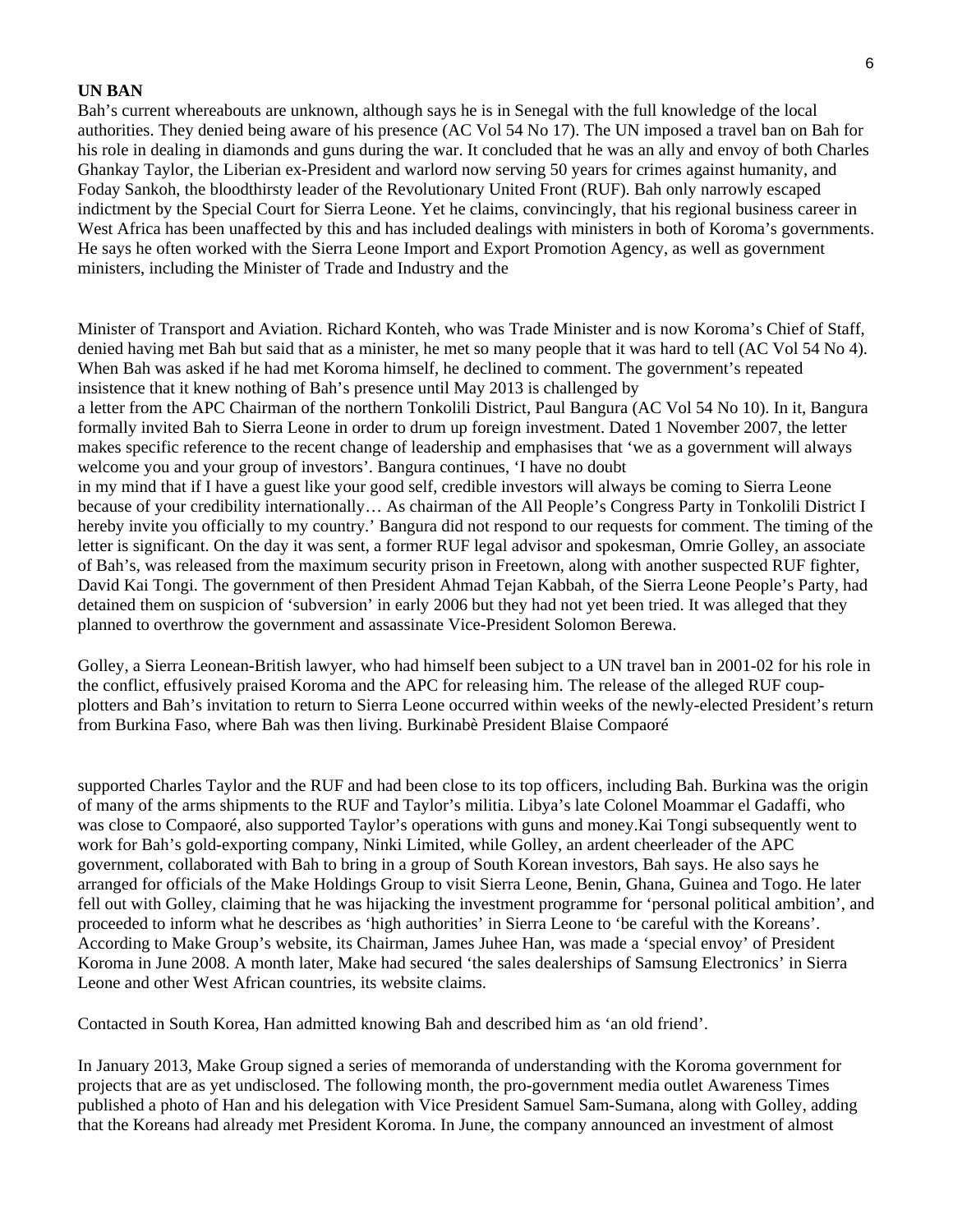US\$700 million in neighbouring Liberia. In late 2012, Bah was also involved in an infrastructural investment plan to improve transport between Freetown and Lungi International Airport. In a letter dated 4 September 2012, he invited MagForce International, a French company dealing in military and other outdoor equipment, to 'explore the business opportunities available in the country', saying he would 'use the occasion to introduce your delegation to government officials and private sector entities'.

A subsequent letter of 24 September from MagForce President Robert Franchitti to the then Trade Minister, Richard Konteh, thanked him for the time granted to the MagForce delegation.

#### **INTRODUCTIONS**

Further correspondence obtained by AC shows that Bah's investors then met President Koroma at State House on 13 November. By 21 December, the government had signed a memorandum of understanding with MagForce's partners, China Shipbuilding NDRI [Ninth Design and Research Institute] Engineering Company and the Chinese trading company CEMIT Machinery & Electronics Engineering Company, to implement the project, which is estimated to cost up to \$100 mn. When questioned about Bah's involvement in the project, MagForce's Managing Director, Catherine Delage, said she did not know anyone of that name.

AC was unable to contact the Chinese companies before publication. Although Bah's claims are self-serving, the records and documents he has produced clearly show that the government's denial that it knew he was in the country is incorrect. Whether Compaoré recommended him to Koroma's new government in 2007 or whether he promoted himself to the APC as an investor and businessman, the governing party evidently welcomed him with open arms. Subsequent meetings, introductions and deals show the government's open involvement with a man who, according to the UN, had played a key role in the devastation of the country in a brutal civil war that was fuelled by blood diamonds. Bah has traded gold and diamonds through his firm, Ninki Group (SL), as well as through its affiliates, Canary Export (SL) and Eurica International (SL). Ninki applied for its first export licence on 1 January 2009.

Many of its subsequent dealings were with Italian businessman Vittorio Narciso Ruello. Shipments were sent to the Gold Moving Company, of Piazza del Comune 15, Montefalco, Italy. This describes itself as a watch and jewellery wholesaler.Ruello, whose company profile describes him as an expert in, among other things, offshore registration, marine ecology and ship-brokerage, is President of the Fundación Milnavi, based in Panama, and the Chief Executive Officer of Milnavi Mexico. He eventually fell out with Bah after an ill-fated attempt to establish himself as Honorary Consul of Guinea Bissau in Mexico. Ruello claimed to be close to Carlos Slim, Mexico's wealthiest man, and that Bah had kept \$375,000 of his money (AC Vol 54 No 10).Bah insists he was never notified of any travel ban, though the UN and Interpol issued official notices in 2003. He says he has since travelled freely throughout West Africa. He told AC that since 2003 he had visited five countries: Sierra Leone, Burkina Faso, Ghana, Guinea Bissau and Senegal, adding that he travelled openly through international airports, making no effort at concealment and was never given any trouble by immigration officials. Yet Interpol has circulated Bah's name and aliases to all immigration and police services in Africa. Botswanan officials stopped a different man with the name Ibrahim Bah at Gaberone Airport this year on the strength of the Interpol notice. Bah says he addressed a letter to the UN Security Council in 2005, via the UN Development Programme in Ouagadougou, notifying it of his intention to leave Burkina, as UN investigators, he claims, advised him to do. He says he received no reply. Similarly, after his arrival in Sierra Leone, he says he made no attempt to keep a low profile. 'I registered my company [Ninki Group (SL)] legally and was paying tax to government,' he said. 'I always enter Sierra Leone by air through the Lungi International Airport, my office was 20 metres from a police office, I was paying residence permit regularly, I was meeting government officials openly,' he said. When, shortly before his deportation, we visited Bah at his home, a two-storey building cut off from the rutted road in front by a high compound wall and situated in the upmarket residential district of Aberdeen, he came across as mild-mannered and personable. He took the opportunity to respond to some of the allegations against him. He admits having fought for some years with Taylor's National Patriotic Front of Liberia rebels but denies charges that he trafficked arms and diamonds. He said that Taylor did not need his help, as he was getting 'all he needed free' from Colonel Gadaffi.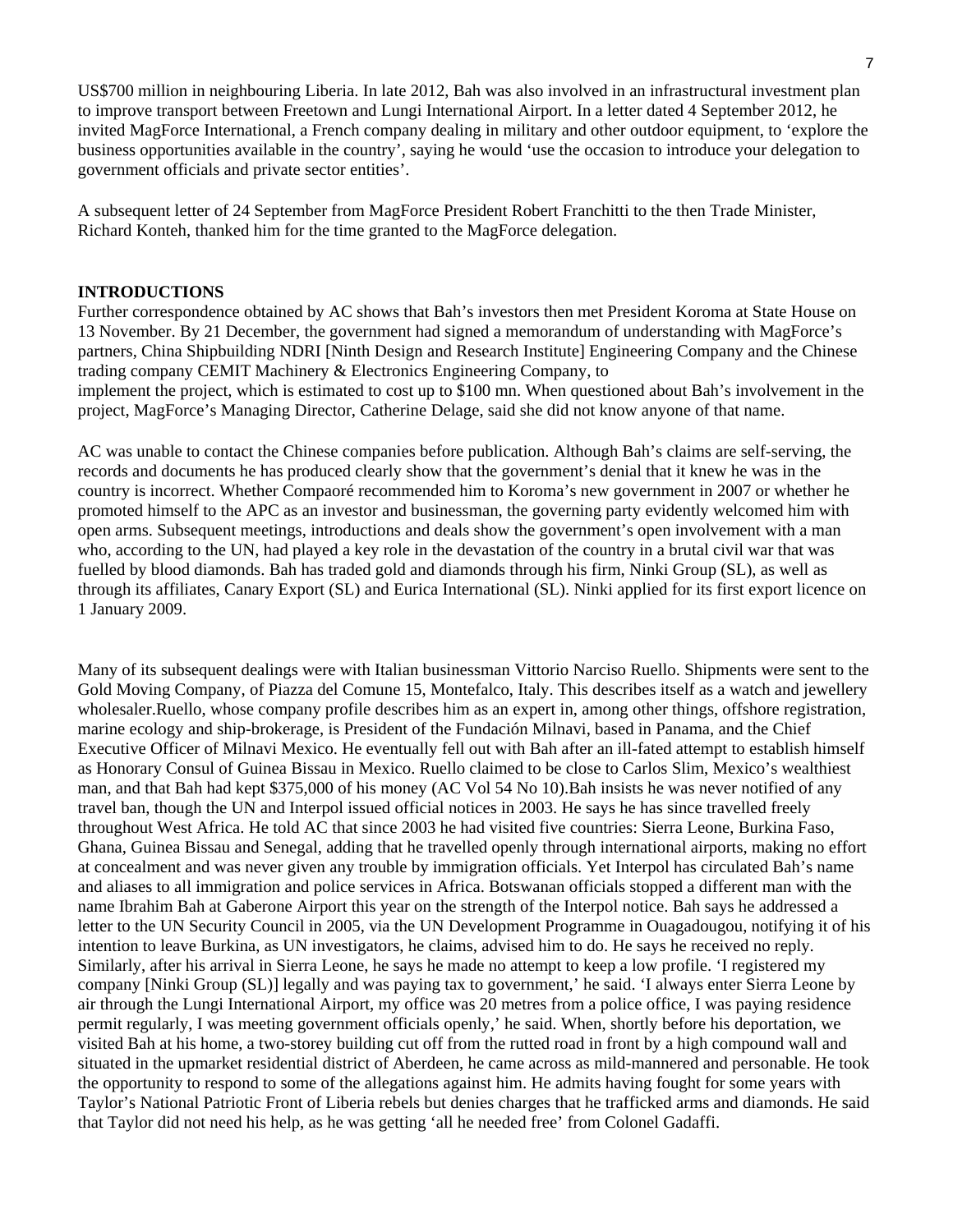Bah also denied allegations that he had facilitated gem purchases for Al Qaida operatives in Liberia, as well as claims that he fought with Hezbollah in Lebanon, the mujahideen in Afghanistan and Casamance separatists in his native Senegal. He was open about his military training in Gadaffi's International Green Army, saying his flair for languages led to him being chosen as a translator. This post enabled him 'to understand various mentalities and convictions, speak to people of various movements in Africa, Asia and Latin America'. He also denies organising a mercenary force in Freetown.

#### **FRIENDLY FODAY**

One of those he met in Libya was Foday Sankoh, who later became a close confidant. 'He was a very nice friend,' recalls Bah of the RUF leader, whose chief military tactics in the civil war included amputation, rape and the widespread use of terrorised and drugged child soldiers. He died from complications after a stroke while awaiting trial at the Special Court for Sierra Leone on 17 counts of crimes against humanity in 2003. Libya is also where Bah first met Taylor, though he denies ever forming a close friendship with the future President. 'It's clear that all those who spoke against me were paid for cover up in the conspiracy against me,' he claimed. Bah depicts himself as a peacemaker and the 'architect' of the peace talks in Abidjan, Côte d'Ivoire, and Lomé, Togo, which aimed to put an end to the conflict in Sierra Leone. It is the same defence often invoked by his former business associate, Golley, who travelled with him to the Lomé peace talks in 1999. He proudly displayed a photograph of himself at the talks next to RUF leader Sankoh. In response to accusations against him, Bah also claims that he has already been investigated by many of the world's top intelligence agencies.

The United States Central Intelligence Agency, the US Federal Bureau of Investigation, Britain's MI6 and the French foreign intelligence service all questioned him between 2001 and 2004, as well as the Special Court for Sierra Leone, he says. Bah seems convinced of his own innocence and bemoans the destructive effect of the accusations against him on his family life. 'I do not commit any crime any way in my life, I never do anything bad to any West African citizen,' he said. 'In fact I helped thousands of Sierra Leone citizens, maybe I just helped the wrong people.'

Many in Sierra Leone and Liberia, however, doubt that he helped anyone but himself and may find sympathy for his situation hard to muster. They may also require answers from the government.

#### *Culled from Africa Confidential*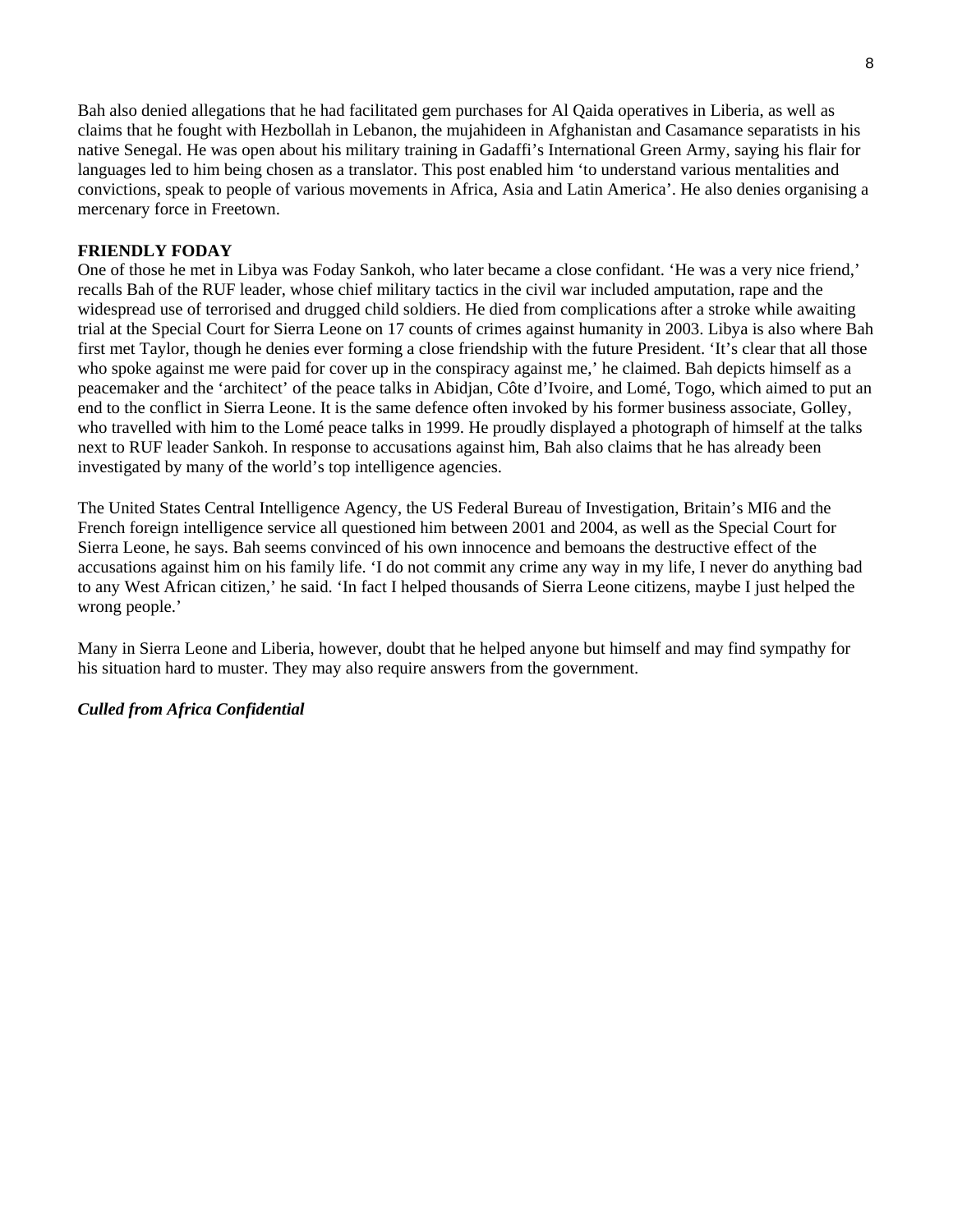# The Telegraph Tuesday, 10 September 2013

## **Kenyan vice-president William Ruto victim of 'conspiracy of lies'**



By Mike Pflanz, Nairobi

Kenya's vice-president William Ruto was the victim of a "conspiracy of lies" and a witch-hunt by International Criminal Court prosecutors trying to "tick the boxes" to secure a conviction, his lawyer said.



Karim Kham told Mr Ruto's crimes against humanity trial in The Hague, which opened on Tuesday, that the case had "got off on the wrong foot, with the wrong evidence".

Mr Ruto, 46, is the first sitting deputy head of state to face trial at the world court. He is charged alongside Joshua arap Sang, a Kenyan radio executive. Both have pleaded not guilty to three charges.

Uhuru Kenyatta, Kenya's president, faces five similar charges in a separate case that will begin in November.

Mr Khan told the trial's three-judge panel, led by Chile Eboe-Osuji of Nigeria, that the case against his client was "a conspiracy of lies".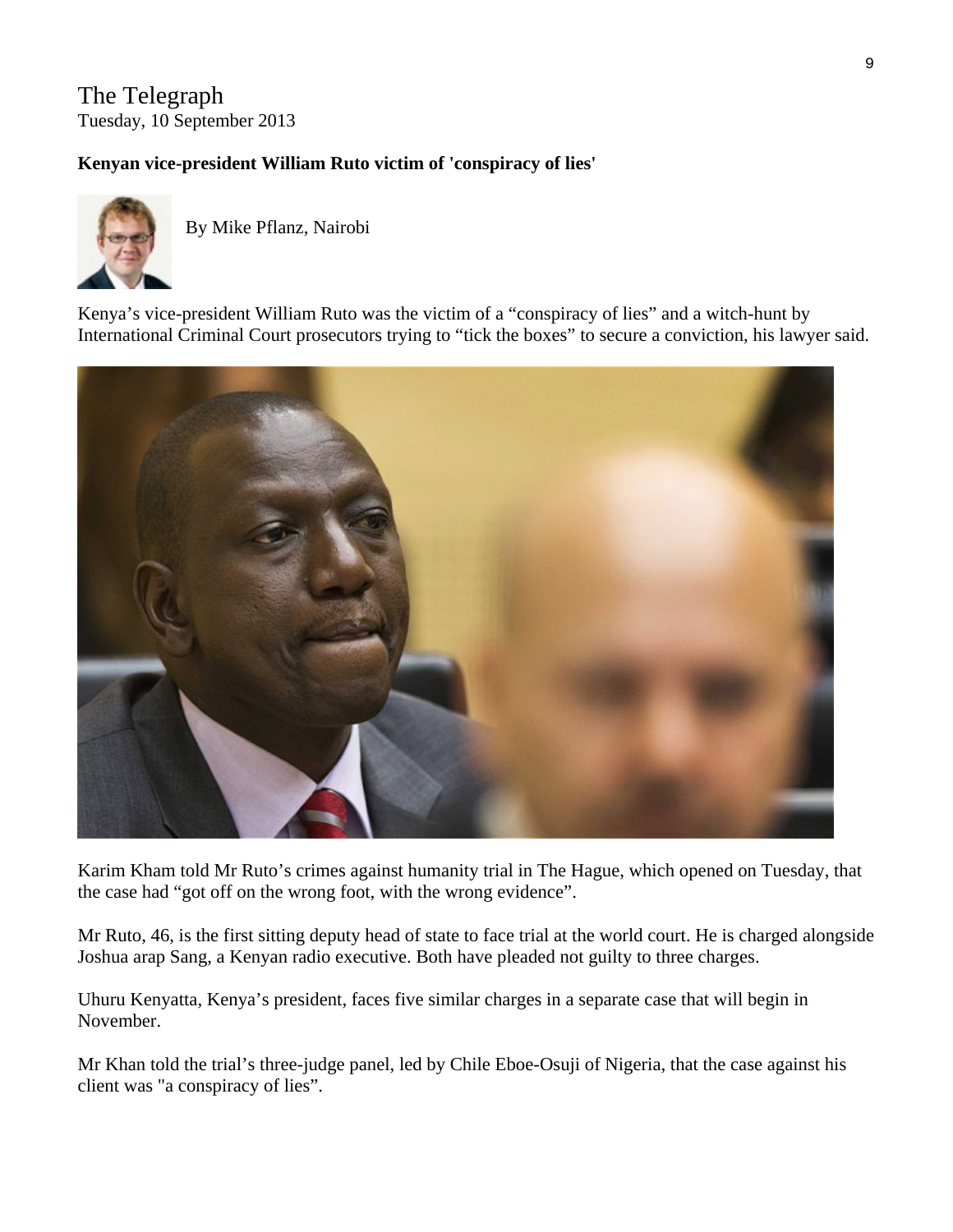"We say that there is a rotten underbelly of this case that the prosecutor has swallowed hook, line and sinker, indifferent to the truth, all too eager to latch on to any…story that somehow ticks the boxes that we have to tick," to support charges, he told the court.

"The crimes of which Mr Ruto and Mr Sang are charged were not just random and spontaneous acts of brutality," Ms Bensouda told the ICC's Trial Chamber 5 at the start of three-and-a-half weeks of initial hearings.

"This was a carefully planned and executed plan of violence…Ruto's ultimate goal was to seize political power for himself and his party in the event he could not do so via the ballot box."

Mr Sang, she said, was his "main mouthpiece" who "broadcast…rhetoric [and] spread the word of attacks through…coded messages".

More than 1,300 people died and 600,000 were made homeless as supporters of rival politicians burned homes and attacked opponents with machetes, bows and arrows and spears during weeks of clashes in late 2007 and early 2008.

The trials are a major test for the ICC. It has secured only one conviction in 11 years of operations, and faces increased contempt in Africa for indicting only people from that continent.

But survivors and those who lost family and friends in the weeks of violence that followed Kenya's disputed 2007 polls have welcomed the proceedings as the only chance they have for justice.

The trial continues on Wednesday and initial hearings are scheduled to run until October 4. The case is expected to last at least 12 months.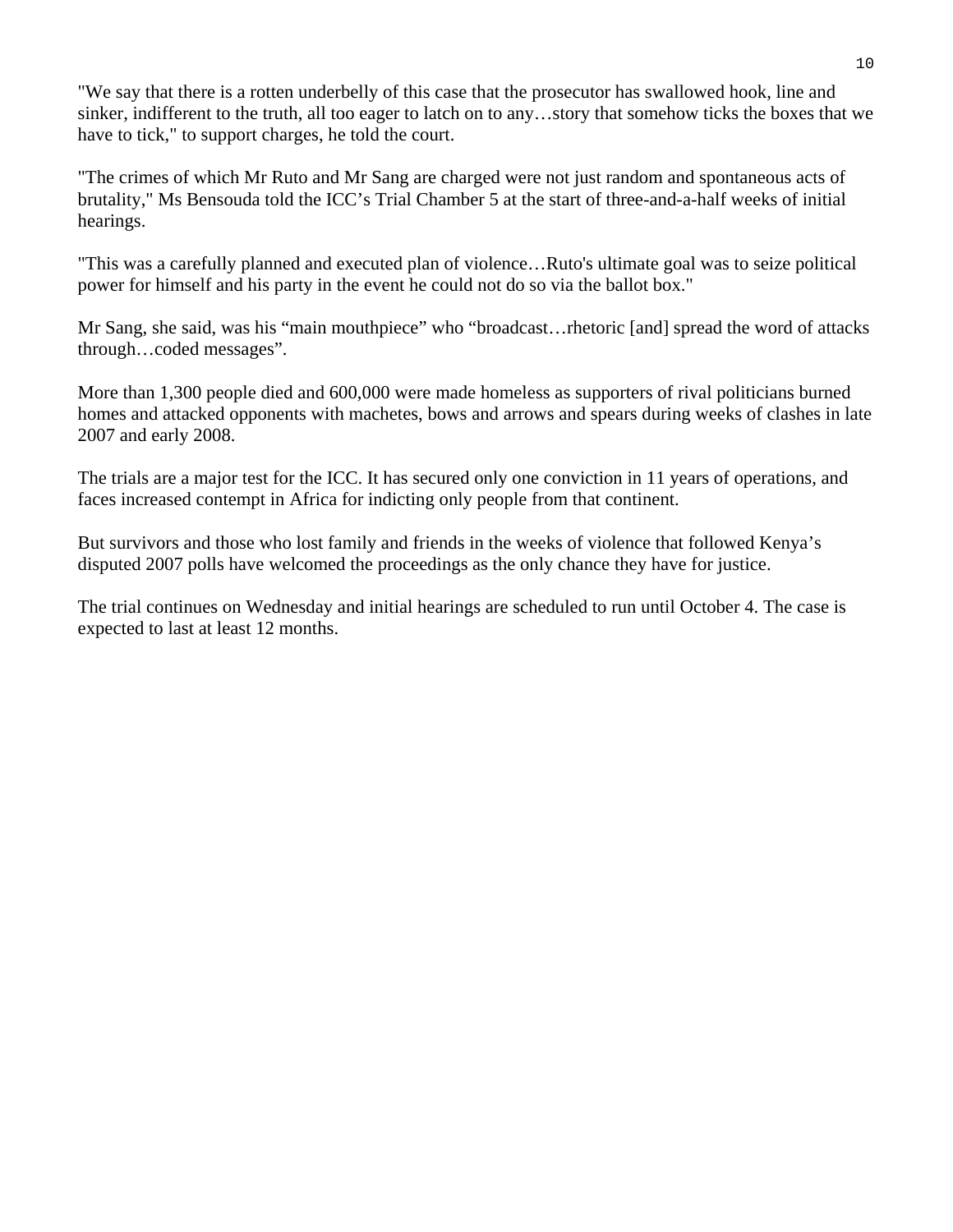# International Criminal Court

Tuesday, 10 September 2013

## **Kenya: Biographies of the Judges**



*Judge Chile Eboe-Osuji of Nigeria is presiding at the Ruto trial, assisted by judges Olga Herrera Carbuccia of the Dominican Republic, left, and Robert Fremr of the Czech Republic, right.* 

*Photo: [ICC](http://www.icc-cpi.int/)*

The International Criminal Court's biographies of the judges hearing the Ruto/Sang case. Judge Chile *Chile Eboe-Osuji of Nigeria is presiding, assisted by judges Olga Herrera Carbuccia of the Dominican Republic and Robert Fremr of the Czech Republic:*

**Judge Eboe-Osuji** (1962) came to the ICC from his post as the Legal Advisor to the UN High Commissioner for Human Rights Dr Navi Pillay (a former Judge of the ICC), with cross-appointment as Principal Appeals Counsel for the Prosecution in the Charles Taylor Case at the Special Court for Sierra Leone (SCSL).

He had previously worked in various other capacities at the SCSL and the International Criminal Tribunal for Rwanda (ICTR): among them, as Senior Prosecution Appeals Counsel at the SCSL in the AFRC Case and the CDF Case, Lead Prosecution Trial Counsel at the ICTR, the Head of Chambers at the ICTR, Senior Legal Officer in Chambers at the ICTR, and Head Legal Officer in the Appeals Chamber of the ICTR.

As the Legal Advisor to the UN High Commissioner for Human Rights, he led the writing of submissions filed on behalf of the High Commissioner in her interventions as amicus curiae before the European Court of Human Rights (in the El Masri Case and the Hirsi Case) and the United States Supreme Court (in the Kiobel Case).

He had also taught international criminal law as adjunct professor at the Faculty of Law of the University of Ottawa, Canada, and has an extensive record of legal scholarship and publications.

He served as legal expert to Nigeria's delegation to the ICC-ASP Special Working Group on the Definition of the Crime of Aggression. He has also practised law as a barrister: appearing in many criminal, civil and constitutional cases before national courts in Nigeria and Canada.

He was called to the Nigerian Bar in 1986, and to the Bars of the Canadian provinces of Ontario and British Columbia in 1993. He served as articled student-at-law to Chief Mike Ahamba SAN and Mr David W Scott QC--of Nigeria and Canada, respectively.

He holds an LLB from the University of Calabar, Nigeria, an LLM from McGill University, Canada, and a PhD in international criminal law from the University of Amsterdam, The Netherlands. Judge Eboe